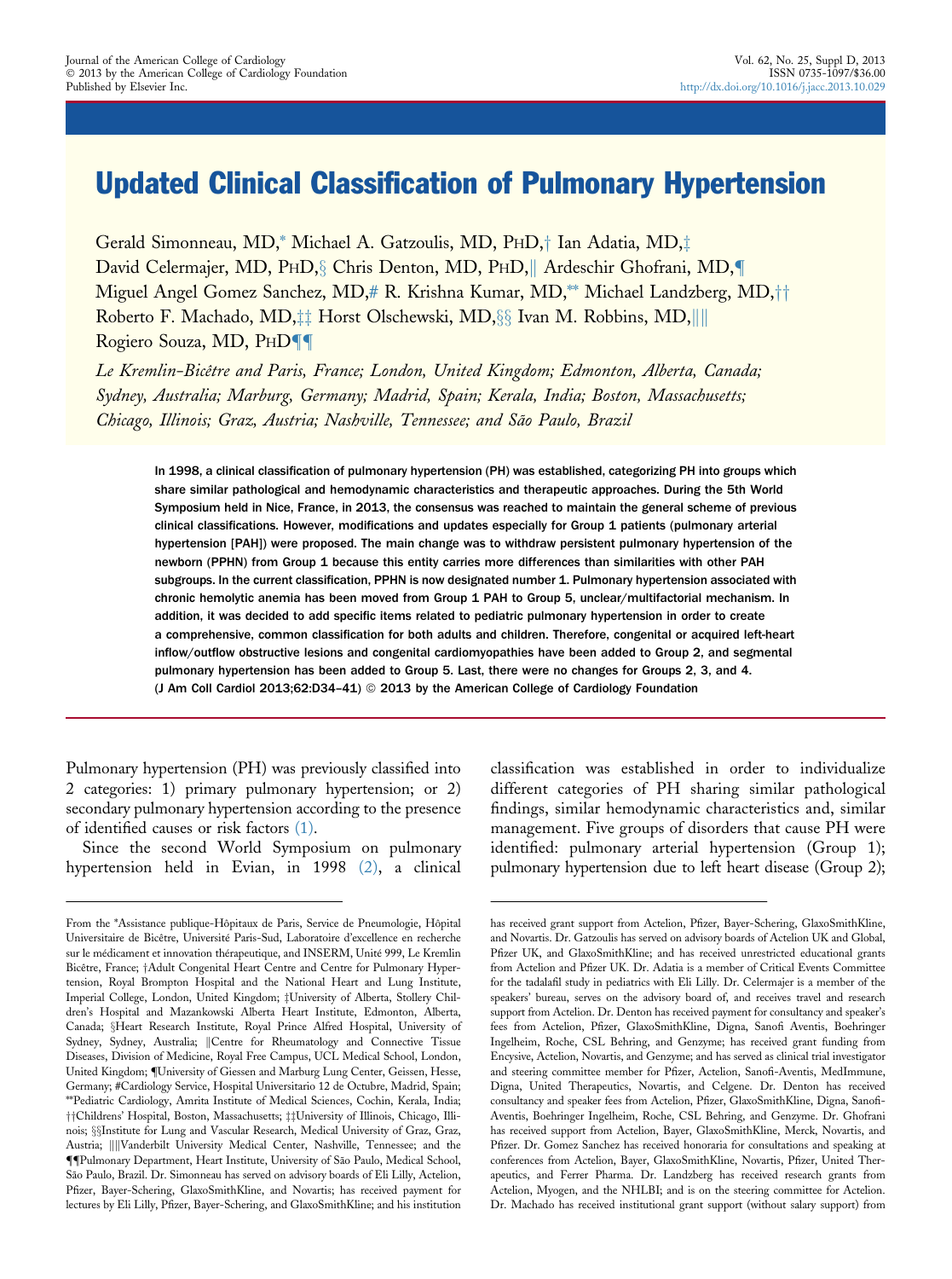pulmonary hypertension due to chronic lung disease and/or hypoxia (Group 3); chronic thromboembolic pulmonary hypertension (Group 4); and pulmonary hypertension due to unclear multifactorial mechanisms (Group 5). During the successive world meetings, a series of changes were carried out, reflecting some progresses in the understanding of the disease. However, the general architecture and the philosophy of the clinical classification were unchanged. The current clinical classification of pulmonary hypertension [\(3\)](#page-6-0) is now well accepted and, widely used in the daily practice of pulmonary hypertension experts. It has been adopted by the Guidelines Committee of the Societies of Cardiology and, Pneumology  $(4,5)$ . Moreover, this classification is currently used by the U.S. Food and Drug Administration and the European Agency for Drug Evaluation for the labelling of new drugs approved for pulmonary hypertension.

During the Fifth World Symposium held in 2013 in Nice, France, the consensus was to maintain the general disposition of previous clinical classification. Some modifications and updates, especially for Group 1, were proposed according to new data published in the last years. It was also decided in agreement with the Task Force on Pediatric PH to add some specific items related to pediatric pulmonary hypertension in order to have a comprehensive classification common for adults and children [\(Table 1\).](#page-2-0)

#### Group 1: Pulmonary Arterial Hypertension (PAH)

Since the second World Symposium in 1998, the nomenclature of the different subcategories of Group 1 have markedly evolved and, additional modification were made in the Nice classification.

#### Heritable Pulmonary Hypertension

In 80% of families with multiple cases of pulmonary arterial hypertension (PAH), mutations of the bone morphogenic protein receptor type 2 (BMPR2), a member of the tumor growth factor (TGF)-beta super family, can be identified [\(6\)](#page-6-0). In addition, 5% of patients have rare mutations in other genes belonging to the  $TGF\beta$  super family: activin-like receptor kinase-1  $(ALK_1)$   $(7)$ , endoglin  $(ENG)$   $(8)$ , and mothers against decapentaplegic 9 (Smad 9) [\(9\).](#page-6-0) Approximately 20% of families have no detectable mutations in currently known disease-associated genes. Recently two

Abbreviations

new gene mutations have been identified: a mutation in caveolin-1 (CAV1) which encodes a membrane protein of caveolae, abundant in the endothelial cells of the lung [\(10\),](#page-6-0) and KCNK3, a gene encoding potassium channel super family K member-3 [\(11\).](#page-6-0) The identification of these new genes not intimately related to  $TGF\beta$  signaling may provide new insights into the pathogenesis of PAH.

## Drug- and Toxin-Induced Pulmonary Hypertension

A number of drugs and toxins have been identified as risk factors for the development of PAH and were included in the previous classification [\(3\).](#page-6-0) Risk factors were categorized according to the strength of evidence, as definite, likely, possible, or unlikely [\(Table 2](#page-2-0)).

A definite association is defined as an epidemic or large multicenter epidemiologic studies

demonstrating an association between a drug and PAH. A likely association is defined as a single case-control study demonstrating an association or a multiple-case series. Possible is defined as drugs with similar mechanisms of action as those in the definite or likely category but which have not yet been studied. Last, an unlikely association is defined as one in which a drug has been studied in epidemiologic studies and an association with PAH has not been demonstrated.

Over the last 5 years, new drugs have been identified or suspected as potential risk factors for PAH.

Since 1976, Benfluorex (MEDIATOR, Laboratories Servier, Neuilly-Sur-Seine, France) has been approved in Europe as a hypolipidemic and hypoglycemic drug. This drug is in fact a fenfluramine derivative, and its main metabolite is norfenfluramine, similar to Isomeride. Benfluorex, due to its pharmacological properties, was withdrawn from the market in all European countries after 1998 (date of the worldwide withdrawal of fenfluramine derivatives), except in France where the drug was marketed until 2009 and was frequently used between 1998 and 2009 as a replacement for Isomeride. The first case series reporting benfluorex-associated PAH was published in 2009. In addition to 5 cases of severe PAH, 1 case of valvular disease was also reported [\(12\)](#page-6-0). Recently, Savale et al. [\(13\)](#page-6-0) reported 85 cases of PAH associated with benfluorex exposure, identified in the French national registry from 1999 to 2011. Of these cases, 70 patients had confirmed pre-capillary

| and Acronyms                                                         |
|----------------------------------------------------------------------|
| $CHD =$ congenital heart<br>disease                                  |
| <b>HAART</b> = highly active<br>antiretroviral therapy               |
| $HIV = human$<br>immunodeficiency virus                              |
| $IFN = interferon$                                                   |
| PAH = pulmonary arterial<br>hypertension                             |
| <b>PAP</b> = pulmonary arterial<br>pressure                          |
| $PH = pulmonary$<br>hypertension                                     |
| <b>POPH</b> = portopulmonary<br>hypertension                         |
| <b>PPHN</b> = persistent<br>pulmonary hypertension of<br>the newborn |
| $PVR =$ pulmonary vascular<br>resistance                             |
| SCD = sickle cell disease                                            |
| Sch-PAH = schistosomiasis-<br>associated PAH                         |
| $TGF =$ tumor growth factor                                          |
| $TKI = tyrosine kinase$<br>inhibitor                                 |

Actelion and United Therapeutics; and has served on advisory boards of Gilead and United Therapeutics. Dr. Olschewski has received consultancy and lecture fees from Actelion, Bayer, Lilly, Gilead, GlaxoSmithKline, Pfizer, and Unither; and consultancy fees from NebuTec. Dr. Robbins has received honoraria from United Therapeutics, Gilead, and Actelion for attending advisory board meetings; has received honoraria from Actelion, Gilead, United Therapeutics, and Bayer; and he has been the primary investigator on industry-sponsored studies from Actelion, Gilead, United Therapeutics, GeNO, Novartis, and Aires in which payment was made to Vanderbilt University. Dr. Souza has received consultancy/lecture fees from Bayer. All other authors report that they have no relationships relevant to the contents of this paper to disclose.

Manuscript received October 15, 2013; accepted October 22, 2013.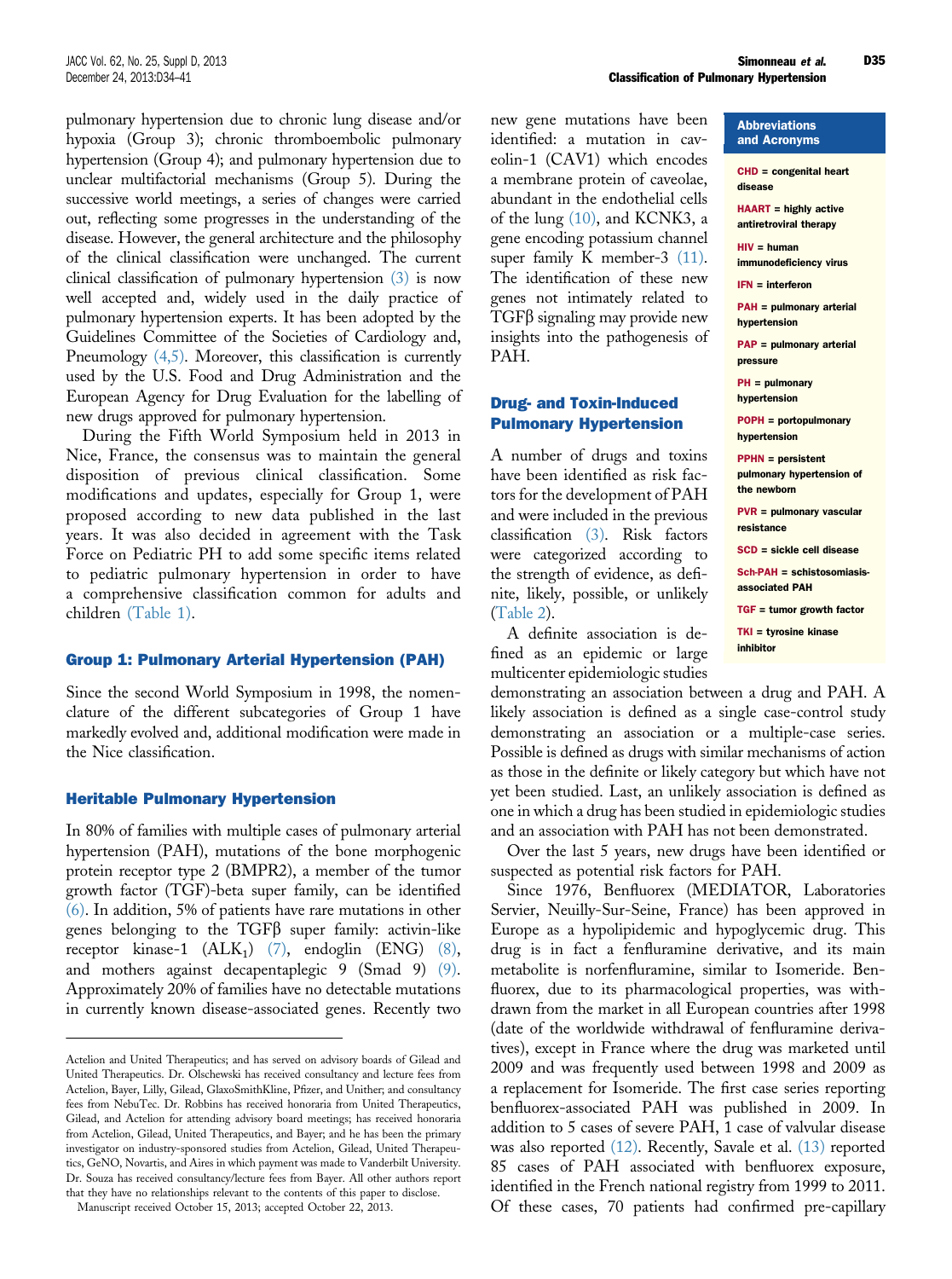<span id="page-2-0"></span>

| Table 1                      | Updated Classification of Pulmonary Hypertension*                                                                                                                                                                                                                                                                                                                                  | Table 2                                                                                                                                                                                                                                                                                                     | <b>Updated Classification for Drug- and Toxin-Induced</b><br><b>PAH*</b>                                                                                                                                                                                                                                                                                                                                                                                         |                                                                                     |  |
|------------------------------|------------------------------------------------------------------------------------------------------------------------------------------------------------------------------------------------------------------------------------------------------------------------------------------------------------------------------------------------------------------------------------|-------------------------------------------------------------------------------------------------------------------------------------------------------------------------------------------------------------------------------------------------------------------------------------------------------------|------------------------------------------------------------------------------------------------------------------------------------------------------------------------------------------------------------------------------------------------------------------------------------------------------------------------------------------------------------------------------------------------------------------------------------------------------------------|-------------------------------------------------------------------------------------|--|
|                              | 1. Pulmonary arterial hypertension<br>1.1 Idiopathic PAH                                                                                                                                                                                                                                                                                                                           | <b>Definite</b>                                                                                                                                                                                                                                                                                             |                                                                                                                                                                                                                                                                                                                                                                                                                                                                  | <b>Possible</b>                                                                     |  |
| 1.2.1 BMPR2<br>1.2.3 Unknown | 1.2 Heritable PAH<br>1.2.2 ALK-1, ENG, SMAD9, CAV1, KCNK3<br>1.3 Drug and toxin induced                                                                                                                                                                                                                                                                                            | <b>Aminorex</b><br>Fenfluramine<br><b>Dexfenfluramine</b><br><b>Toxic rapeseed oil</b>                                                                                                                                                                                                                      |                                                                                                                                                                                                                                                                                                                                                                                                                                                                  | Cocaine<br>Phenylpropanolamine<br>St. John's wort<br><b>Chemotherapeutic agents</b> |  |
|                              | 1.4 Associated with:<br>1.4.1 Connective tissue disease                                                                                                                                                                                                                                                                                                                            |                                                                                                                                                                                                                                                                                                             | <b>Benfluorex</b>                                                                                                                                                                                                                                                                                                                                                                                                                                                | Interferon $\alpha$ and $\beta$<br>Amphetamine-like drugs                           |  |
|                              | 1.4.2 HIV infection<br>1.4.3 Portal hypertension<br>1.4.4 Congenital heart diseases<br>1.4.5 Schistosomiasis<br>1' Pulmonary veno-occlusive disease and/or pulmonary capillary hemangiomatosis<br>1". Persistent pulmonary hypertension of the newborn (PPHN)                                                                                                                      | SSRI <sub>st</sub><br>Likely<br><b>Amphetamines</b><br><sub>L</sub> -Tryptophan<br>Methamphetamines                                                                                                                                                                                                         |                                                                                                                                                                                                                                                                                                                                                                                                                                                                  | <b>Unlikely</b><br>Oral contraceptives<br>Estrogen<br><b>Cigarette smoking</b>      |  |
|                              | 2. Pulmonary hypertension due to left heart disease<br>2.1 Left ventricular systolic dysfunction<br>2.2 Left ventricular diastolic dysfunction<br>2.3 Valvular disease<br>2.4 Congenital/acquired left heart inflow/outflow tract obstruction and<br>congenital cardiomyopathies                                                                                                   | <b>Dasatinib</b>                                                                                                                                                                                                                                                                                            | *Nice 2013. Selective serotonin reuptake inhibitor (SSRIs) have been demonstrated as a risk<br>factor for the development of persistent pulmonary hypertension in the newborn (PPHN) in preg<br>nant women exposed to SSRIs (especially after 20 weeks of gestation). PPHN does not strictly<br>belong to Group 1 (pulmonary arterial hypertension [PAH]) but to a separated Group 1. Main<br>modification to the previous Danapoint classification are in bold. |                                                                                     |  |
|                              | 3. Pulmonary hypertension due to lung diseases and/or hypoxia<br>3.1 Chronic obstructive pulmonary disease<br>3.2 Interstitial lung disease<br>3.3 Other pulmonary diseases with mixed restrictive and obstructive pattern<br>3.4 Sleep-disordered breathing<br>3.5 Alveolar hypoventilation disorders<br>3.6 Chronic exposure to high altitude<br>3.7 Developmental lung diseases |                                                                                                                                                                                                                                                                                                             | Montani et al. (16) recently published incidental cases of<br>dasatinib-associated PAH reported in the French registry.<br>Between November 2006 and September 2010, 9 cases<br>treated with dasatinib at the time of PH diagnosis were<br>identified. At diagnosis, patients had moderate to severe pre-                                                                                                                                                        |                                                                                     |  |
|                              | 4. Chronic thromboembolic pulmonary hypertension (CTEPH)<br>5. Pulmonary hypertension with unclear multifactorial mechanisms<br>5.1 Hematologic disorders: chronic hemolytic anemia, myeloproliferative<br>disorders, splenectomy<br>5.2 Systemic disorders: sarcoidosis, pulmonary histiocytosis,<br>lymphangioleiomyomatosis                                                     | capillary PH confirmed by heart right catheterization. No<br>other PH cases were reported with other TKIs at the time<br>of PH diagnosis. Interestingly, clinical, functional, and<br>hemodynamic improvements were observed within 4 months<br>of dasatinib discontinuation in all but 1 patient. However, |                                                                                                                                                                                                                                                                                                                                                                                                                                                                  |                                                                                     |  |

5.3Metabolic disorders: glycogen storage disease,Gaucher disease, thyroid disorders 5.4 Others: tumoral obstruction, fibrosing mediastinitis, chronic renal failure, segmental PH

\*5th WSPH Nice 2013. Main modifications to the previous Dana Point classification are in bold.  $BMPR =$  bone morphogenic protein receptor type II; CAV1 = caveolin-1; ENG = endoglin;  $HIV =$  human immunodeficiency virus; PAH  $=$  pulmonary arterial hypertension.

pulmonary hypertension (PH) with a median ingestion duration of 30 months and a median delay between start of exposure and diagnosis of 108 months. One-quarter of patients in these series showed coexisting PH and mild to moderate valvular heart diseases [\(14\)](#page-6-0).

Chronic myeloproliferative (CML) disorders are a rare cause of PH, involving various potential mechanisms (Group 5) including high cardiac output, splenectomy, direct obstruction of pulmonary arteries, chronic thromboembolism, portal hypertension, and congestive heart failure. The prognosis of CML has been transformed by tyrosine kinase inhibitors (TKIs) such as imatinib, dasatinib, and nilotinib. Although, TKIs are usually well tolerated, these agents are associated nevertheless with certain systemic side effects (edema, musculoskeletal pain, diarrhea, rash, pancytopenia, elevation of liver enzymes). It is also well established that imatinib may induce cardiac toxicity. Pulmonary complications and specifically pleural effusions have been reported more frequently with dasatinib. In addition, case reports suggested that PH may be a potential complication of dasatinib use [\(15\)](#page-6-0).

identified. At diagnosis, patients had moderate to severe precapillary PH confirmed by heart right catheterization. No other PH cases were reported with other TKIs at the time of PH diagnosis. Interestingly, clinical, functional, and hemodynamic improvements were observed within 4 months of dasatinib discontinuation in all but 1 patient. However, after a median follow-up of 9 months, most patients did not demonstrate complete recovery, and 2 patients died. Today, more than 13 cases have been observed in France among 2,900 patients treated with dasatinib for CML during the same period, giving the lowest estimate incidence of dasatinib-associated PAH of 0.45%. Finally, notifications of almost 100 cases of PH have been submitted for European pharmaceutical vigilance. Dasatinib is considered a likely risk factor for PH (Table 2).

Few cases of PAH associated with the use of interferon (IFN)- $\alpha$  or - $\beta$  [\(17,18\)](#page-6-0) have been published so far. Recently, all cases of PAH patients with a history of IFN therapy notified in the French PH registry were analyzed [\(19\)](#page-6-0). Fiftythree patients with PAH and a history of IFN use were identified between 1998 and 2012. Forty-eight patients were treated with IFN- $\alpha$  for chronic hepatitis C, most of them had an associated risk factor for PH such as human immunodeficiency virus (HIV) infection and/or portal hypertension. Five other cases were treated with  $IFN\beta$  for multiple sclerosis; those patients did not have any associated risks factor for PAH. The mean delay between initiation of IFN therapy and PAH diagnosis was approximately 3 years. Sixteen additional patients with previously documented PAH were treated with IFN- $\alpha$  for hepatitis C and showed a significant increase in pulmonary vascular resistance (PVR) within a few months of therapy initiation; in half of them, withdrawal of IFN resulted in a marked hemodynamic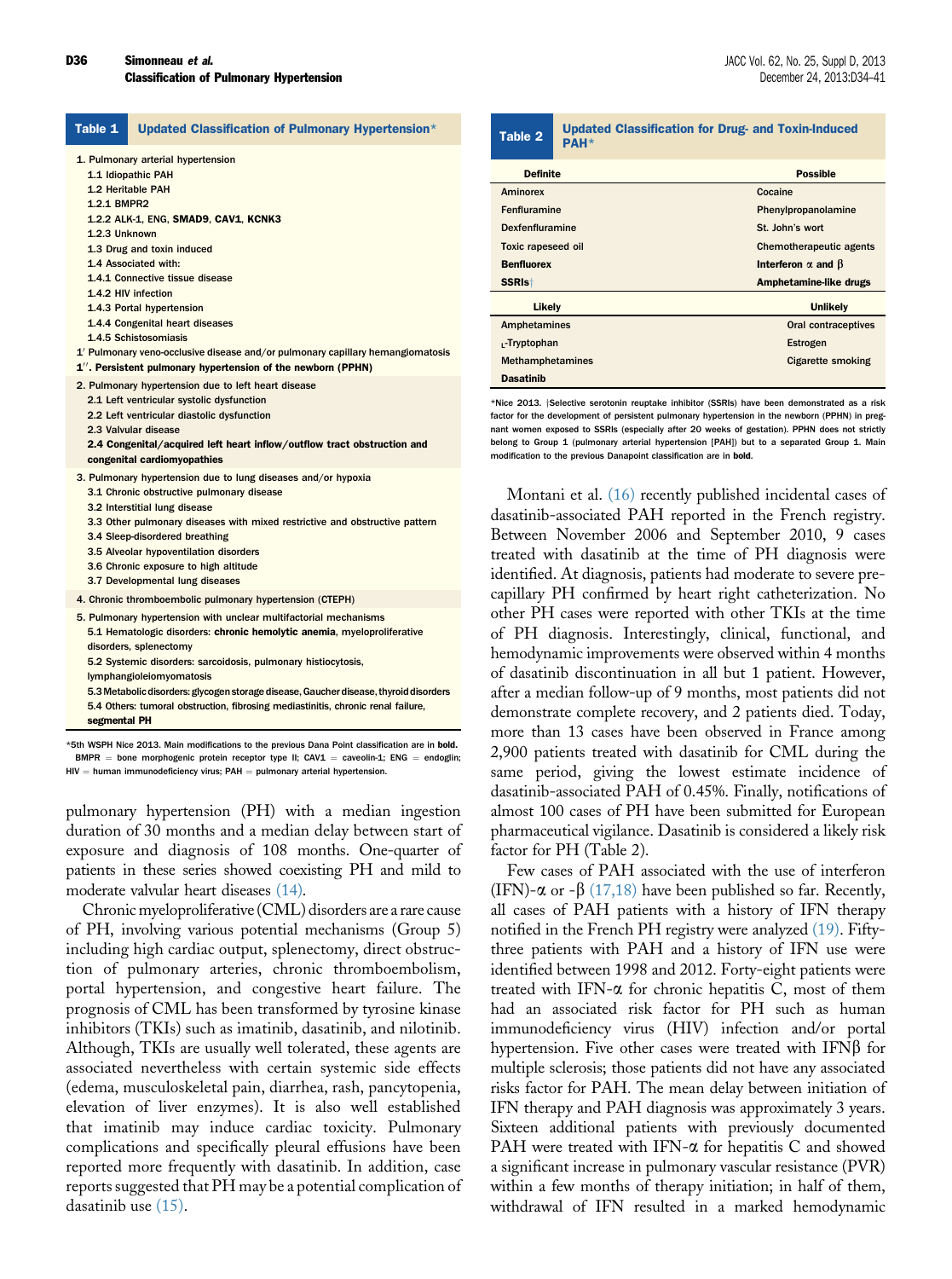improvement. Regarding a potential mechanism, several experimental studies have found that IFN- $\alpha$  and INF- $\beta$ induced the release of endothelin-1 by pulmonary vascular cells [\(20\)](#page-6-0).

In summary, this retrospective analysis of the French registry together with experimental data suggested that IFN therapy may be a trigger for PAH. However, most of the patients exposed to IFN also had some other risk factors for PAH, and a prospective case control study is mandatory to definitively establish a link between IFN exposure and development of PAH. At this time, IFN- $\alpha$  and - $\beta$  are considered possible risks factors of PH.

Persistent PH of the newborn (PPHN) is a lifethreatening condition that occurs in up to 2 per 1,000 live-born infants. During the past 15 years, many studies have specifically assessed the associations between use of serotonin reuptake inhibitors (SSRIs) during pregnancy and the risk of PPHN with discordant results from no association to 6-fold increased risk (21–[26\)](#page-6-0).

A recent study involving nearly 30,000 women who had used SSRIs during pregnancy found that every use in late pregnancy increased the risk of PPHN by more than 2-fold. Based on this large study, SSRIs can be considered a definite risk factor for PPHN [\(27\).](#page-6-0) Whether exposure to SSRIs is associated with an increased risk of PAH in adults is unclear.

Although presently there is no demonstrated association with PAH, several drugs with mechanisms of actions similar to amphetamines, used to treat a variety of conditions including obesity (fentermine/topiramate [Qsiva]), attention deficit disorder (methylphenidate) [\(28\),](#page-6-0) Parkinson's disease (ropinirole), and narcolepsy (mazindol), need to be monitored closely for an increase in cases of PAH.

In summary, several new drugs have recently been identified as definite, likely, or possible risk factors for PAH. In order to improve detection of potential drugs that induce PAH, it is important to outline the critical importance of obtaining a detailed history of current and prior exposure in every PAH patient. The proliferation of national and international registries should provide the unique opportunity to collect these data prospectively. In addition, one must emphasize the need to report all side effects of drugs to local pharmaceutical agencies and pharmaceutical companies.

#### PAH Associated With Connective Tissue Diseases

The prevalence of PAH is well established only in scleroderma, and rate of occurrence is estimated between 7% and 12% [\(29,30\).](#page-6-0) The prognosis for patients with PAH associated with scleroderma remains poor and worse compared to other PAH subgroups. The 1-year mortality rate in patients with idiopathic PAH is approximately 15% [\(31\)](#page-6-0) versus 30% in PAH-associated with scleroderma [\(32\).](#page-6-0) Recent data suggest that in scleroderma, early diagnosis and early intervention may improve long-term outcome [\(33\).](#page-6-0) Interestingly, it has been recently demonstrated that scleroderma

patients with a mean pulmonary artery pressure (PAP) between 21 and 24 mm Hg are at high risk for the development of overt PH within 3 years and should be closely followed [\(34\).](#page-6-0)

### PAH Associated With HIV Infection

The prevalence of PAH associated with HIV infection has remained stable within the last decade, estimated to be 0.5% [\(35\)](#page-6-0). Before the era of highly active antiretroviral therapy (HAART) and the development of specific PAH drugs, the prognosis for HIV-PAH was extremely poor, with a mortality rate of 50% in 1 year [\(36\).](#page-6-0) The advent of HAART and the wide use of PAH therapies in HIV patients have dramatically improved their prognosis, and the current survival rate at 5 years in the French cohort is more than 70% [\(37\)](#page-6-0). Interestingly, approximately 20% of these cases experience a normalization of hemodynamic parameters after several years of treatment [\(38\)](#page-6-0).

#### PAH Associated With Portal Hypertension

Hemodynamic studies have shown that PAH is confirmed in 2% to 6% of patients with portal hypertension, so called portopulmonary hypertension (POPH) [\(39,40\)](#page-6-0). The risk of developing POPH is independent of the severity of the liver disease [\(41\)](#page-7-0). Long-term prognosis is related to the severity of cirrhosis and to cardiac function [\(41\)](#page-7-0). There is wide discrepancy in the published survival estimates of patients with POPH. In, the U.S. REVEAL registry [\(42\)](#page-7-0) patients with POPH had a poor prognosis, even worse that those with idiopathic PAH with a 3-year survival rate of 40% versus 64%, respectively. In the French registry, the 3-year survival rate of POPH was 68%, slightly better than that of idiopathic PAH [\(43\)](#page-7-0). These discordant results are likely explained by important differences with respect to the severity of liver disease. In the U.S. REVEAL registry, most of these patients were referred from liver transplantation centers, whereas in the French cohort, most patients had mild cirrhosis (39–[43\).](#page-6-0)

### PAH Associated With Congenital Heart Disease in Adults

Increasing numbers of children with congenital heart disease (CHD) now survive to adulthood. This reflects improvement in CHD management in recent decades, and both the number and complexity of adults with CHD continue to increase. It is estimated that 10% of adults with CHD may also have PAH [\(44\)](#page-7-0). The presence of PAH in CHD has an adverse impact on quality of life and outcome  $(45, 46)$ .

A well-recognized clinical phenotype of patients with volume and pressure overload (i.e., with large ventricular or arterial shunts) are at much higher risk of developing early PAH than patients with volume overload only (i.e., with atrial shunts). Nevertheless, there are some exceptions, and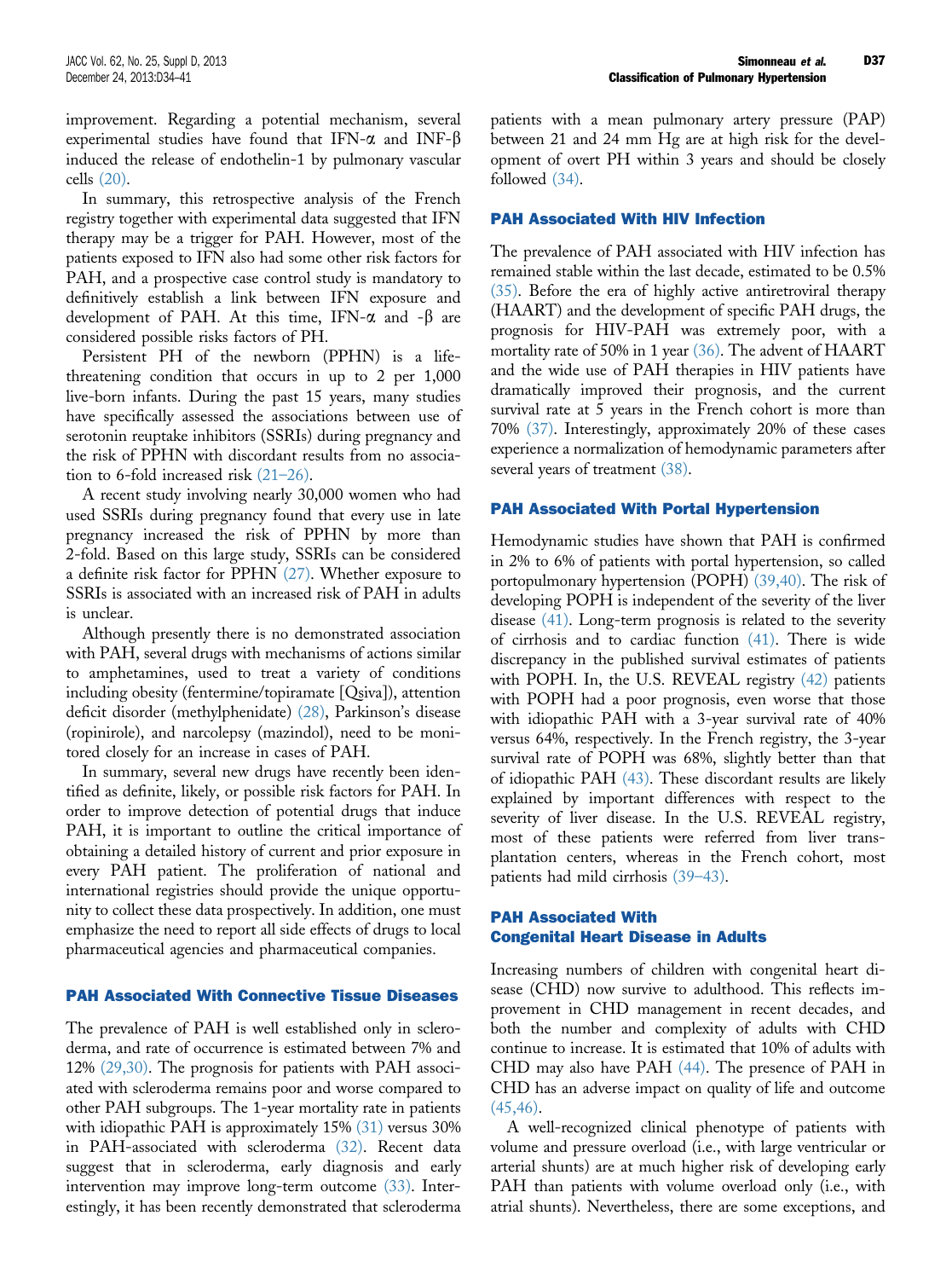#### Simonneau et al. **Simonneau et al.** JACC Vol. 62, No. 25, Suppl D, 2013 **Classification of Pulmonary Hypertension** December 24, 2013:D34-41 D38

we speculate that a permissive genotype might place some patients with CHD at higher risk of developing PAH. Given the prevalence of PAH among adults with CHD, we suggest that every patient with CHD merits an appropriate assessment in a tertiary setting to determine whether PAH is present. While it is anticipated that the number of patients with Eisenmenger syndrome, the extreme end of the PAH/ CHD spectrum, complicated also by chronic cyanosis, will decrease in the coming years and there will be an increasing number of patients with complex and/or repaired CHD surviving to adulthood with concomitant PH [\(47\).](#page-7-0) The present clinical subclassification of PAH associated with CHDs has evolved sensibly from 2008. It remains clinical and simple, thus widely applicable. Importantly, it is now aligned with the Nice Pediatric classification, as PAH in association with CHD is a lifelong disease (Table 3). We have proposed criteria for shunt closure in patients with net left to right shunting who may represent a management dilemma (Table 4). Other types of PH in association with CHD who do not belong to Group 1 (PAH) are included in different groups of the general clinical classification (i.e., congenital or acquired left heart inflow/outflow obstructive lesions and congenital cardiomyopathies in Group 2). Segmental PH (PH in one or more lobes of one or both lungs) is included in Group 5. In addition, some patients with PH associated with CHD are difficult to classify, such as patients with transposition of great arteries and those with PH following atrial redirection surgery or following neonatal arterial switch operation. This reinforces the need to delineate the underlying cardiac anatomy/physiology and severity of PAH/PVR in every single patient. Here we make specific reference to patients with the Fontan circulation (atrio- or cavopulmonary connections as palliation for "single

#### Table 3 Updated Clinical Classification of Pulmonary Arterial Hypertension Associated With Congenital Heart Disease\*

1. Eisenmenger syndrome

Includes all large intra- and extra-cardiac defects which begin as systemic-topulmonary shunts and progress with time to severe elevation of pulmonary vascular resistance (PVR) and to reversal (pulmonary-to-systemic) or bidirectional shunting; cyanosis, secondary erythrocytosis and multiple organ involvement are usually present.

- 2. Left-to-right shunts
	- $\bullet$  Correctable $\dagger$
	- Noncorrectable

Include moderate to large defects; PVR is mildly to moderately increased systemic-to-pulmonary shunting is still prevalent, whereas cyanosis is not a feature.

- 3. Pulmonary arterial hypertension (PAH) with coincidental congenital heart disease Marked elevation in PVR in the presence of small cardiac defects, which themselves do not account for the development of elevated PVR; the clinical picture is very similar to idiopathic PAH. To close the defects in contraindicated.
- 4. Post-operative PAH

Congenital heart disease is repaired but PAH either persists immediately after surgery or recurs/develops months or years after surgery in the absence of significant postoperative hemodynamic lesions. The clinical phenotype is often aggressive.

| Table 4                                                                           | <b>Criteria for Closing Cardiac Shunts in PAH Patients</b><br>Associated With Congenital Heart Defects* |             |                               |  |
|-----------------------------------------------------------------------------------|---------------------------------------------------------------------------------------------------------|-------------|-------------------------------|--|
| PVRi, Wood units/m <sup>2</sup><br><b>PVR, Wood units</b><br><b>Correctable</b> t |                                                                                                         |             |                               |  |
| $\leq 4$                                                                          |                                                                                                         | ${<}2.3$    | <b>Yes</b>                    |  |
| >8                                                                                |                                                                                                         | >4.6        | No                            |  |
| $4-8$                                                                             |                                                                                                         | $2.3 - 4.6$ | Individual patient evaluation |  |
|                                                                                   |                                                                                                         |             | in tertiary centers           |  |

\*Criteria: the long-term impact of defect closure in the presence of pulmonary arterial hypertension (PAH) with increased PVR is largely unknown. There are a lack of data in this controversial area, and caution must be exercised. +Correctable with surgery or intravascular nonsurgical procedure.  $PVR =$  pulmonary vascular resistance;  $PVRi =$  pulmonary vascular resistance index.

ventricle" type hearts), who do not fulfill standard criteria for PH but may have an increased PVR. There are very limited surgical alternatives for this group of patients with complex anatomy/physiology. There has been some recent evidence of potential clinical response to specific PAH therapies in Fontan patients, which needs further exploration before therapeutic recommendations can been made [\(48,49\).](#page-7-0)

### PAH Associated With Schistosomiasis

Schistosomiasis-associated PAH (Sch-PAH) was included in Group 1 in 2008. Previously it was in Group 4 (chronic thromboembolism disease). Today, Sch-PAH is potentially the most prevalent cause of PAH worldwide. Schistosomiasis affects over 200 million people, of whom 10% develop hepatosplenic schistomiasis [\(50\).](#page-7-0) PAH occurs almost exclusively in this population, and 5% of patients with hepatosplenic schistosomiasis may develop PAH [\(51\).](#page-7-0) The hemodynamic profile of Sch-PAH is similar to that of POPH [\(52\)](#page-7-0). Its mortality rate may reach up to 15% at 3 years [\(52\)](#page-7-0). Recent uncontrolled data indicate that PAH therapies may benefit patients with Sch-PAH [\(53\).](#page-7-0)

#### Chronic Hemolytic Anemia

Chronic hemolytic anemia such as sickle cell disease, thalassemia, spherocytosis, and stomatocytosis are associated with an increased risk of PH. The cause of PH is unclear and often multifactorial, including chronic thromboembolism, splenectomy, high cardiac output, left-heart disease, and hyperviscosity; the role of an inactivation of nitric oxide by free plasma hemoglobin due to chronic hemolysis is controversial [\(54,55\)](#page-7-0).

The prevalence and characteristic of PH in chronic hemolytic anemia has been extensively studied only in sickle cell disease (SCD). In SCD, PH confirmed by right-heart catheterization and defined as a mean PAP  $\geq$ 25 mm Hg occurs in 6.2% [\(56\)](#page-7-0) to 10% of patient [\(57\)](#page-7-0). Post-capillary PH due to left-heart disease represents the most frequent cause, with a prevalence of  $3.3\%$  [\(56\)](#page-7-0) to  $6.3\%$  [\(57\).](#page-7-0) The prevalence of pre-capillary PH is lower but not rare: 2.9% [\(56\)](#page-7-0) to 3.7% [\(57\)](#page-7-0). The classification of pre-capillary PH associated with SCD has evolved during the successive world meetings, revealing uncertainties in potential causes.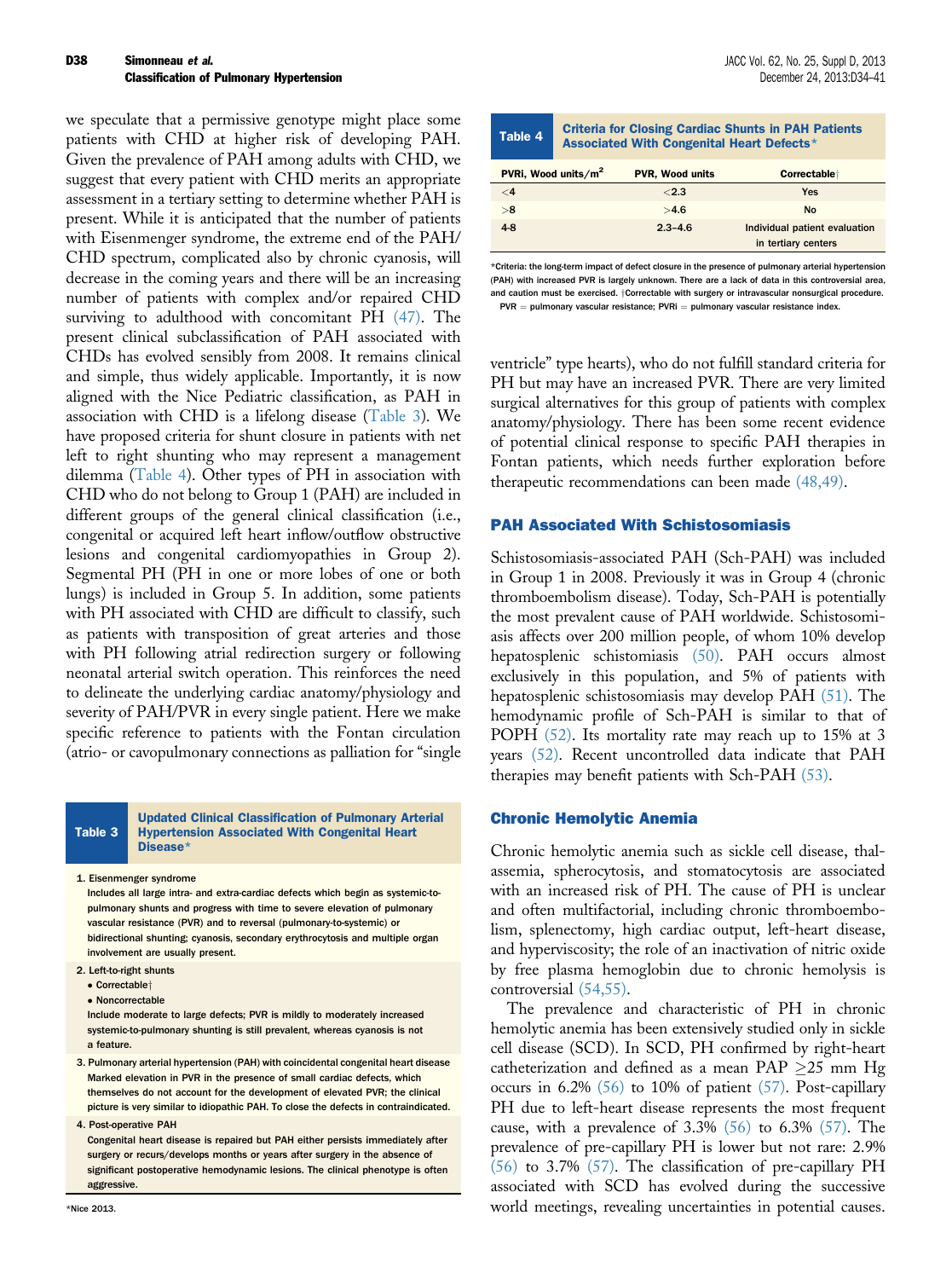| <b>Hemodynamic Characteristics in Patients With</b><br><b>PH Associated With SCD in 3 Different Cohorts:</b><br>Table 5<br><b>France, Brazil, and United States</b> |               |                    |                    |  |
|---------------------------------------------------------------------------------------------------------------------------------------------------------------------|---------------|--------------------|--------------------|--|
|                                                                                                                                                                     | <b>French</b> | <b>Brazilian</b>   | U.S.               |  |
|                                                                                                                                                                     | Cohort (56)   | <b>Cohort (57)</b> | <b>Cohort (62)</b> |  |

| <b>Characteristic</b>                       | <u>vviivit tvvi</u><br>$(n = 24)$ | $(n = 8)$        | "<br>$(n = 56)$ |
|---------------------------------------------|-----------------------------------|------------------|-----------------|
| RAP, mm Hg                                  | $10 + 6$                          |                  | $10 + 5$        |
| mPAP, mm Hg                                 | $30 + 6$                          | $33.1 + 8.9$     | $36 + 9$        |
| PCWP, mm Hg                                 | $16 + 7$                          | $16.0 \pm 5.7$   | $16 + 5$        |
| CO, $1/m$ in-Cl, $1/m$ in/m <sup>2</sup> *  | $8.7 + 1.9$                       | $5.00 \pm 1.36*$ | $8 + 3$         |
| PVR, dyn $\cdot$ s $\cdot$ cm <sup>-5</sup> | $138 \pm 58$                      | $179 \pm 120$    | $229 \pm 149$   |

\*Cardiac index use instead of cardiac output in the Brazilian cohort.

 $CI =$  cardiac index;  $CO =$  cardiac output; mPAP = mean pulmonary artery pressure;  $PCWP =$  pulmonary capillary wedge pressure; PH  $=$  pulmonary hypertension; PVR  $=$  pulmonary vascular resistance;  $RAP =$  right atrial pressure;  $SCD =$  sickle cell disease.

In the Evian classification [\(2\)](#page-6-0), it was placed in Group 4 (chronic thromboembolism). In the Venice and Dana Point classifications [\(3\),](#page-6-0) it was shifted to Group 1 (PAH). Precapillary PHs belonging to Group 1 share some characteristics: 1) histological findings of major proliferation of the wall of pulmonary arteries including plexiform lesions; 2) severe hemodynamic impairment, with PVR >3 Woods units (240 dyn $\cdot$ s $\cdot$ cm<sup>-5</sup>); and 3) well-documented response to PAH-specific therapies.

In SCD, autopsy studies providing insight into the characteristics of pulmonary vascular lesions are limited. The best-documented study [\(58\)](#page-7-0) reported 20 cases and obtained photomicrographs of the lesions; among them, 12 patients were considered having plexiform lesions. In fact, 8 of these 12 cases had histological evidence of hepatic cirrhosis, which is a major confounding factor. Moreover, the picture of the pulmonary vascular changes considered plexiform lesions were not typical and may correspond to recanalyzed thrombi (P. Dorfmüller, personal communication, February 2013). Another autopsy study of 21 cases [\(59\)](#page-7-0) reported 66.6% of microthrombotic and/or thromboembolic lesions, whereas mild moderate or severe pulmonary vasculopathy was observed in only one-third of this population. A larger autopsy study of 306 cases of SCD patients with a clinical suspicion of PH found thromboembolic lesions in 24% but no cases of pulmonary vasculopathy lesions [\(60\).](#page-7-0) A recent review of autopsy cases in a single tertiary center in Brazil found that pulmonary vascular injuries are quite common in patients with SCD; however, not a single case with plexiform lesions could be found [\(61\)](#page-7-0).

Three recent hemodynamic studies provided baseline hemodynamic data in patients with SCD and PH (56–[62\).](#page-7-0) Findings were similar among the 3 cohorts, with a high cardiac output between 8 and 9 l/min and moderate elevation in mean PAP (from 30 to 60 mm Hg) (Table 5). SCD patients with a pre-capillary PH had a modest elevation in PVR that was 3 or 4 times less than PVR observed in other PAH subgroups (Table 6). Among the 11 patients of the French SCD cohort with a confirmed pre-capillary PH (mean pulmonary artery pressure  $\text{[mPAP]} \geq 25 \text{ mm Hg}$  and pulmonary capillary wedge pressure  $\leq 15$  mm Hg), no patient fulfilled the hemodynamic criteria for PAH, defined as PVR  $>$  250 dyn · s · cm<sup>-5</sup> [\(56\).](#page-7-0)

Specific therapies approved for the treatment of PAH include prostacyclin derivatives, endothelin receptor antagonists, and phosphodiesterase-5 inhibitors. However, none of these agents is currently approved for the treatment of PH associated with SCD due to the lack of data in this specific population. Recently, the effect of bosentan was assessed in a randomized double-blind placebo-controlled trial of patients with sickle cell disease and PH [\(63\)](#page-7-0). Overall, bosentan appeared to be well tolerated, although the small sample size precluded an analysis of its efficacy. Another randomized, double-blind, placebo-controlled study designed to evaluate the safety and efficacy of sildenafil was prematurely halted after interim analysis showed that sildenafil-treated patients were likely to have more acute sickle cell pain crises (35%) than placebo-treated patients (14%) [\(64\)](#page-7-0). Furthermore, there was no evidence of treatment-related improvement at the time of study termination [\(64\).](#page-7-0)

In summary, pre-capillary PH associated with SCD appears significantly different from other forms of PAH in regard to pathological findings, hemodynamic characteristics, and response to PAH-specific therapies. Therefore, it was decided to move PH associated with SCD from Group 1 (PAH) to Group 5 (unclear multifactorial mechanisms).

#### Other PH Groups

Persistent PH of the newborn has been withdrawn from Group 1 (PAH) because this entity carries more

| Table 6                                     | Comparison of Hemodynamics at Diagnosis in Different PAH Subgroups and in Pre-Capillary PH Associated With SCD |                         |                              |                                 |                            |                             |                                     |
|---------------------------------------------|----------------------------------------------------------------------------------------------------------------|-------------------------|------------------------------|---------------------------------|----------------------------|-----------------------------|-------------------------------------|
|                                             | Hemodynamic                                                                                                    | IPAH(43)<br>$(n = 288)$ | $CTD-PAH(43)$<br>$(n = 157)$ | <b>POPH (43)</b><br>$(n = 127)$ | CHD-PAH (43)<br>$(n = 35)$ | $HIV-PAH(38)$<br>$(n = 58)$ | <b>PH-SCD (43,56)</b><br>$(n = 11)$ |
| RAP, mm Hg                                  |                                                                                                                | $8 \pm 5$               | $7 + 5$                      | $8 \pm 6$                       | $7 + 5$                    | $8+5$                       | $5 + 2$                             |
| mPAP, mm Hg                                 |                                                                                                                | $49 + 13$               | $41 + 9$                     | $47 + 12$                       | $51 + 16$                  | $49 + 10$                   | $28 + 4$                            |
| PCWP, mm Hg                                 |                                                                                                                | $9 + 4$                 | $8 + 4$                      | $9 + 04$                        | $8+4$                      | $9 + 5$                     | $10 \pm 3$                          |
| Cardiac index, $1/min/m2$                   |                                                                                                                | $2.4 + 0.8$             | $2.8 + 0.9$                  | $3.0 + 1.0$                     | $3.0 + 1.0$                | $2.9 + 0.7$                 | $5.8 \pm 1.3$                       |
| PVR, dyn $\cdot$ s $\cdot$ cm <sup>-5</sup> |                                                                                                                | $831 + 461$             | $649 + 379$                  | $611 + 311$                     | $753 + 370$                | $737 + 328$                 | $178 + 55$                          |

Values are mean  $\pm$  SD.

 $CHD =$  congenital heart disease; CTD = connective tissue disorders; HIV = human immunodeficiency virus; IPAH = idiopathic pulmonary arterial hypertension; mPAP = mean pulmonary artery pressure; PCWP = pulmonary capillary wedge pressure; PH = pulmonary hypertension; POPH = portopulmonary hypertension; PVR = pulmonary vascular resistance; RAP = right atrial pressure; SCD = sickle cell disease.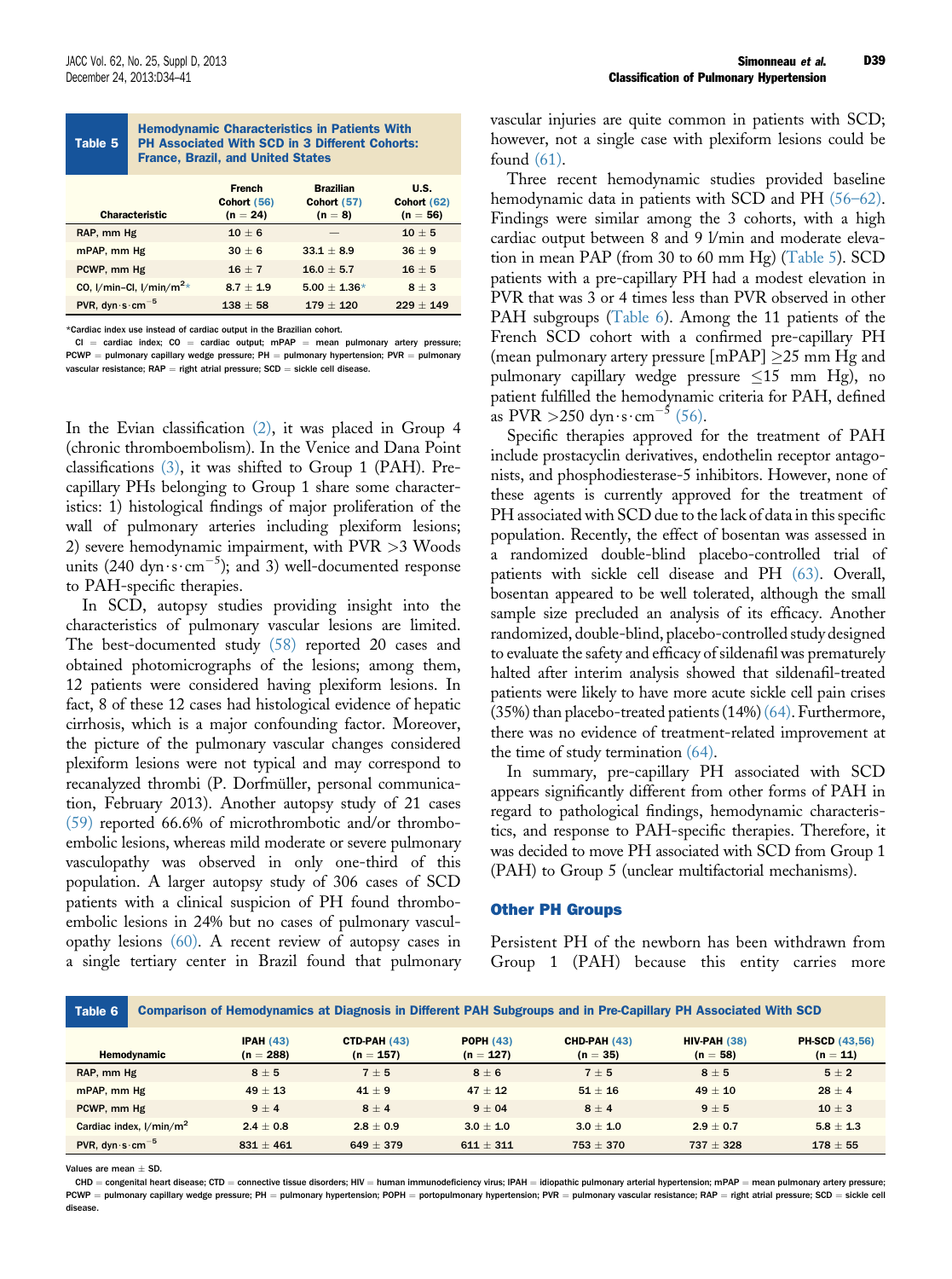<span id="page-6-0"></span>differences than similarities with other PAH subgroups. In the current classification, PPHN is designated 1. In agreement with the pediatric classification [\(65\),](#page-7-0) congenital or acquired left-heart inflow/outflow obstructive lesions and congenital cardiomyopathies have been added to Group 2. There is no change for Group 3 (PH due to lung diseases and/or hypoxia) and for Group 4 (chronic thromboembolism). In Group 5 (unclear multifactorial mechanisms) chronic hemolytic anemia and segmental PH (pediatric classification) have been included. An update for Groups 2, 3, and 4 will be published separately in the same issue of this supplement (66–[68\),](#page-7-0) providing some important adaptations regarding definitions and management.

Reprint requests and correspondence: Dr. Gérald Simonneau, Department of Pneumology and ICU, University Hospital Bicêtre, AP-HP, 78 Avenue du Général Leclerc 92275, Le Kremlin Bicêtre, France. E-mail: [gerald.simonneau@bct.aphp.fr](mailto:gerald.simonneau@bct.aphp.fr).

#### REFERENCES

- 1. [Hatano S, Strasser T, editors. Primary Pulmonary Hypertension.](http://refhub.elsevier.com/S0735-1097(13)05872-5/sref1) [Report on a WHO Meeting. Geneva: World Health Organization,](http://refhub.elsevier.com/S0735-1097(13)05872-5/sref1) [1975:7](http://refhub.elsevier.com/S0735-1097(13)05872-5/sref1)–45.
- 2. [Simonneau G, Galiè N, Rubin LJ, et al. Clinical classi](http://refhub.elsevier.com/S0735-1097(13)05872-5/sref2)fication of [pulmonary hypertension. J Am Coll Cardiol 2004;43 Supl:5S](http://refhub.elsevier.com/S0735-1097(13)05872-5/sref2)–12S.
- [Simonneau G, Robbins IM, Beghetti M, et al. Updated clinical classi](http://refhub.elsevier.com/S0735-1097(13)05872-5/sref3)fi[cation of pulmonary hypertension. J Am Coll Cardiol 2009;54:S43](http://refhub.elsevier.com/S0735-1097(13)05872-5/sref3)–54.
- 4. [Galie N, Torbicki A, Barst R, et al. Guidelines on diagnosis and](http://refhub.elsevier.com/S0735-1097(13)05872-5/sref4) [treatment of pulmonary arterial hypertension. The Task Force on](http://refhub.elsevier.com/S0735-1097(13)05872-5/sref4) [Diagnosis and Treatment of Pulmonary Arterial Hypertension of the](http://refhub.elsevier.com/S0735-1097(13)05872-5/sref4) [European Society of Cardiology. Eur Heart J 2004;25:2243](http://refhub.elsevier.com/S0735-1097(13)05872-5/sref4)–78.
- 5. [The Task Force for Diagnosis and Treatment of Pulmonary Hyper](http://refhub.elsevier.com/S0735-1097(13)05872-5/sref5)[tension of European Society of Cardiology \(ESC\) and the European](http://refhub.elsevier.com/S0735-1097(13)05872-5/sref5) [Respiratory Society \(ERS\) endorsed by the International Society of](http://refhub.elsevier.com/S0735-1097(13)05872-5/sref5) [Heart and Lung Transplantation \(ISHLT\). Guidelines for the diag](http://refhub.elsevier.com/S0735-1097(13)05872-5/sref5)[nosis and treatment of pulmonary hypertension. Eur Respir J 2009;34:](http://refhub.elsevier.com/S0735-1097(13)05872-5/sref5) [1219](http://refhub.elsevier.com/S0735-1097(13)05872-5/sref5)–63.
- 6. [Machado RD, Eickelberg O, Elliott CG, et al. Genetics and genomics of](http://refhub.elsevier.com/S0735-1097(13)05872-5/sref6) [pulmonary arterial hypertension. J Am Coll Cardiol 2009;54 Suppl:S32](http://refhub.elsevier.com/S0735-1097(13)05872-5/sref6)–42.
- 7. [Harrison RE, Flanagan JA, Sankelo M, et al. Molecular and functional](http://refhub.elsevier.com/S0735-1097(13)05872-5/sref6a) analysis identifi[es ALK-1 as the predominant cause of pulmonary](http://refhub.elsevier.com/S0735-1097(13)05872-5/sref6a) [hypertension related to hereditary haemorrhagic telangiectasia. J Med](http://refhub.elsevier.com/S0735-1097(13)05872-5/sref6a) [Genet 2003:40865](http://refhub.elsevier.com/S0735-1097(13)05872-5/sref6a)–71.
- 8. [Chaouat A, Coulet F, Favre C, et al. Endoglin germline mutation in a](http://refhub.elsevier.com/S0735-1097(13)05872-5/sref7) [patient with hereditary haemorrhagic telangiectasia and dexfen](http://refhub.elsevier.com/S0735-1097(13)05872-5/sref7)fluramine [associated pulmonary arterial hypertension. Thorax 2004;59:446](http://refhub.elsevier.com/S0735-1097(13)05872-5/sref7)–8.
- 9. [Nasim MT, Ogo T, Ahmed M, et al. Molecular genetic character](http://refhub.elsevier.com/S0735-1097(13)05872-5/sref8)[ization of SMAD signaling molecules in pulmonary arterial hyper](http://refhub.elsevier.com/S0735-1097(13)05872-5/sref8)[tension. Hum Mutat 2011;32:1385](http://refhub.elsevier.com/S0735-1097(13)05872-5/sref8)–9.
- 10. [Austin ED, Ma L, LeDuc C, et al. Whole exome sequencing to](http://refhub.elsevier.com/S0735-1097(13)05872-5/sref9) [identify a novel gene \(Caveolin-1\) associated with human pulmonary](http://refhub.elsevier.com/S0735-1097(13)05872-5/sref9) [arterial hypertension. Circ Cardiovasc Genet 2012;5:336](http://refhub.elsevier.com/S0735-1097(13)05872-5/sref9)–43.
- 11. [Ma L, Roman-Campos D, Austin E, et al. A novel channelopathy in](http://refhub.elsevier.com/S0735-1097(13)05872-5/sref10) [pulmonary arterial hypertension. N Engl J Med 2013;369:351](http://refhub.elsevier.com/S0735-1097(13)05872-5/sref10)–61.
- 12. [Boutet K, Frachon I, Jobic Y, et al. Fen](http://refhub.elsevier.com/S0735-1097(13)05872-5/sref11)fluramine-like cardiovascular side-effects of benfl[uorex. Eur Respir J 2009;33:684](http://refhub.elsevier.com/S0735-1097(13)05872-5/sref11)–8.
- 13. [Savale L, Chaumais M-C, Cottin V, et al. Pulmonary hypertension](http://refhub.elsevier.com/S0735-1097(13)05872-5/sref12) with benfl[uorex exposure. Eur Respir J 2012;40:1164](http://refhub.elsevier.com/S0735-1097(13)05872-5/sref12)–72.
- 14. [Frachon I, Etienne Y, Jobic Y, et al. ben](http://refhub.elsevier.com/S0735-1097(13)05872-5/sref13)fluorex and unexplained [valvular heart disease: a case-control study. PLoS One 2010;5:e10128.](http://refhub.elsevier.com/S0735-1097(13)05872-5/sref13)
- 15. [Rasheed W, Flaim B, Seymour JF. Reversible severe pulmonary](http://refhub.elsevier.com/S0735-1097(13)05872-5/sref14) [hypertension secondary to dasatinib in a patient with chronic myeloid](http://refhub.elsevier.com/S0735-1097(13)05872-5/sref14) [leukaemia. Leuk Res 2009;33:861](http://refhub.elsevier.com/S0735-1097(13)05872-5/sref14)–4.
- 16. [Montani D, Bergot E, Gunther S, et al. Pulmonary hypertension in](http://refhub.elsevier.com/S0735-1097(13)05872-5/sref15) [patients treated by dasatinib. Circulation 2012;125:2128](http://refhub.elsevier.com/S0735-1097(13)05872-5/sref15)–37.
- 17. [Caravita S, Secchi MB, Wu SC, et al. Sildena](http://refhub.elsevier.com/S0735-1097(13)05872-5/sref16)fil therapy for interferonb[1-induced pulmonary arterial hypertension: a case report. Cardiology](http://refhub.elsevier.com/S0735-1097(13)05872-5/sref16) [2011;120:187](http://refhub.elsevier.com/S0735-1097(13)05872-5/sref16)–9.
- 18. [Dhillon S, Kaker A, Dosanjh A, et al. Irreversible pulmonary hyper](http://refhub.elsevier.com/S0735-1097(13)05872-5/sref17)[tension associated with the use of interferon alpha for chronic hepatitis](http://refhub.elsevier.com/S0735-1097(13)05872-5/sref17) [C. Dig Dis Sci 2010;55:1785](http://refhub.elsevier.com/S0735-1097(13)05872-5/sref17)–90.
- 19. Savale L, Gunther S, Chaumais M-C, et al. Pulmonary arterial hypertension in patients treated with interferon. Available at: [https://www.](http://https://www.ersnetsecure.org/public/prg_congres.abstract?ww_i_presentation=63109) [ersnetsecure.org/public/prg\\_congres.abstract?ww\\_i\\_presentation=63109.](http://https://www.ersnetsecure.org/public/prg_congres.abstract?ww_i_presentation=63109) Accessed November 2013.
- 20. [George PM, Badiger R, Alazawin, et al. Pharmacology and therapeutic](http://refhub.elsevier.com/S0735-1097(13)05872-5/sref19) [potential of interferons. Pharmacol Ther 2012;135:44](http://refhub.elsevier.com/S0735-1097(13)05872-5/sref19)–53.
- 21. [Chambers CDE, Johnson KA, Dick LM, et al. Birth outcomes in](http://refhub.elsevier.com/S0735-1097(13)05872-5/sref20) pregnant women taking fl[uoxetine. N Engl J Med 1996;335:1010](http://refhub.elsevier.com/S0735-1097(13)05872-5/sref20)–5.
- 22. [Chambers CD, Hernandez-Diaz S, Van Martere LJ, et al. Serotonin](http://refhub.elsevier.com/S0735-1097(13)05872-5/sref21)[reuptake inhibitors and risk of persistent pulmonary hypertension of the](http://refhub.elsevier.com/S0735-1097(13)05872-5/sref21) [newborn. N Engl J Med 2006;354:579](http://refhub.elsevier.com/S0735-1097(13)05872-5/sref21)–87.
- 23. [Kallen B, Olausson PO. Maternal use of selective serotonin re-uptake](http://refhub.elsevier.com/S0735-1097(13)05872-5/sref22) [inhibitors and persistent pulmonary hypertension of the newborn.](http://refhub.elsevier.com/S0735-1097(13)05872-5/sref22) [Pharmacoepidemiol Drug Saf 2008;14:801](http://refhub.elsevier.com/S0735-1097(13)05872-5/sref22)–6.
- 24. [Andrade SE, McPhillips H, Loren D, et al. Antidepressant medication](http://refhub.elsevier.com/S0735-1097(13)05872-5/sref23) [use and risk of persistent pulmonary hypertension of the newborn.](http://refhub.elsevier.com/S0735-1097(13)05872-5/sref23) [Pharmacoepidemiol Drug Saf 2009;18:246](http://refhub.elsevier.com/S0735-1097(13)05872-5/sref23)–52.
- 25. [Wichman Cl, Moore KM, Lang TR, et al. Congenital heart disease](http://refhub.elsevier.com/S0735-1097(13)05872-5/sref24) [associated with selective serotonin reuptake inhibitor use during preg](http://refhub.elsevier.com/S0735-1097(13)05872-5/sref24)[nancy. Mayo Clin Proc 2009;84:23](http://refhub.elsevier.com/S0735-1097(13)05872-5/sref24)–7.
- 26. [Wijson KL, Zelig CM, Harvey JP, et al. Persistent pulmonary](http://refhub.elsevier.com/S0735-1097(13)05872-5/sref25) [hypertension of the newborn is associated with mode of delivery and](http://refhub.elsevier.com/S0735-1097(13)05872-5/sref25) [not with maternal use of selective serotonin reuptake inhibitors. Am J](http://refhub.elsevier.com/S0735-1097(13)05872-5/sref25) [Perinatol 2011;28:19](http://refhub.elsevier.com/S0735-1097(13)05872-5/sref25)–24.
- 27. [Kieler H, Artama M, Engeland A, et al. Selective serotonin reuptake](http://refhub.elsevier.com/S0735-1097(13)05872-5/sref26) [inhibitors during pregnancy and risk of persistent pulmonary hyper](http://refhub.elsevier.com/S0735-1097(13)05872-5/sref26)[tension in the newborn: population based cohort study from the](http://refhub.elsevier.com/S0735-1097(13)05872-5/sref26) five [Nordic countries. BMJ 2011;344:d8012.](http://refhub.elsevier.com/S0735-1097(13)05872-5/sref26)
- 28. [Karaman MG, Atalay F, Tufan AE, et al. Pulmonary arterial hyper](http://refhub.elsevier.com/S0735-1097(13)05872-5/sref27)[tension in an adolescent treated with methylphenidate. J Child Adloesc](http://refhub.elsevier.com/S0735-1097(13)05872-5/sref27) [Psychopharmacol 2010;20:229](http://refhub.elsevier.com/S0735-1097(13)05872-5/sref27)–31.
- 29. [Hachulla E, Gressin V, Guillevin L, et al. Early detection of pulmonary](http://refhub.elsevier.com/S0735-1097(13)05872-5/sref28) [arterial hypertension in systemic sclerosis: a French nationwide](http://refhub.elsevier.com/S0735-1097(13)05872-5/sref28) [prospective multicenter study. Arthritis Rheum 2005;52:3792](http://refhub.elsevier.com/S0735-1097(13)05872-5/sref28)–800.
- 30. [Mukerjee D, St. George D, Coleiro B, et al. Prevalence and outcome in](http://refhub.elsevier.com/S0735-1097(13)05872-5/sref29) [systemic sclerosis associated pulmonary arterial hypertension: applica](http://refhub.elsevier.com/S0735-1097(13)05872-5/sref29)[tion of a registry approach. Ann Rheum Dis 2003;62:1088](http://refhub.elsevier.com/S0735-1097(13)05872-5/sref29)–93.
- 31. [Humbert M, Sitbon O, Chaouat A, et al. Survival in patients with](http://refhub.elsevier.com/S0735-1097(13)05872-5/sref30) [idiopathic, familial, and anorexigen-associated pulmonary arterial](http://refhub.elsevier.com/S0735-1097(13)05872-5/sref30) [hypertension in the modern management era. Circulation 2010;122:](http://refhub.elsevier.com/S0735-1097(13)05872-5/sref30) [156](http://refhub.elsevier.com/S0735-1097(13)05872-5/sref30)–63.
- 32. [Tyndall AJ, Bannert B, Vonk M, et al. Causes and risk factors for](http://refhub.elsevier.com/S0735-1097(13)05872-5/sref31) [death in systemic sclerosis: a study from the EULAR Scleroderma](http://refhub.elsevier.com/S0735-1097(13)05872-5/sref31) [Trials and Research \(EUSTAR\) database. Ann Rheum Dis 2010;69:](http://refhub.elsevier.com/S0735-1097(13)05872-5/sref31) [1809](http://refhub.elsevier.com/S0735-1097(13)05872-5/sref31)–15.
- 33. [Humbert M, Yaici A, de Groote P, et al. Screening for pulmonary](http://refhub.elsevier.com/S0735-1097(13)05872-5/sref32) [arterial hypertension in patients with systemic sclerosis: clinical char](http://refhub.elsevier.com/S0735-1097(13)05872-5/sref32)[acteristics at diagnosis and long-term survival. Arthritis Rheum 2011;](http://refhub.elsevier.com/S0735-1097(13)05872-5/sref32) [63:3522](http://refhub.elsevier.com/S0735-1097(13)05872-5/sref32)–30.
- 34. [Valerio CJ, Schreiber BE, Handler CE, Denton CP, Coghlan JG.](http://refhub.elsevier.com/S0735-1097(13)05872-5/sref33) [Borderline mean pulmonary artery pressure in patients with systemic](http://refhub.elsevier.com/S0735-1097(13)05872-5/sref33) [sclerosis: transpulmonary gradient predicts risk of developing pulmo](http://refhub.elsevier.com/S0735-1097(13)05872-5/sref33)[nary hypertension. Arthritis Rheum 2013;65:1074](http://refhub.elsevier.com/S0735-1097(13)05872-5/sref33)–84.
- 35. [Sitbon O, Lascoux-Combe C, Delfraissy JF, et al. Prevalence of HIV](http://refhub.elsevier.com/S0735-1097(13)05872-5/sref34)[related pulmonary arterial hypertension in the current antiretroviral](http://refhub.elsevier.com/S0735-1097(13)05872-5/sref34) [therapy era. Am J Respir Crit Care Med 2008;177:108](http://refhub.elsevier.com/S0735-1097(13)05872-5/sref34)–13.
- 36. [Petitpretz P, Brenot F, Azarian R, et al. Pulmonary hypertension in](http://refhub.elsevier.com/S0735-1097(13)05872-5/sref35) patients with human immunodefi[ciency virus infection. Comparison](http://refhub.elsevier.com/S0735-1097(13)05872-5/sref35) [with primary pulmonary hypertension. Circulation 1994;89:2722](http://refhub.elsevier.com/S0735-1097(13)05872-5/sref35)–7.
- 37. [Sitbon O, Yaïci A, Cottin V, et al. The changing picture of patients](http://refhub.elsevier.com/S0735-1097(13)05872-5/sref36) [with pulmonary arterial hypertension in France. Eur Heart J 2011;32](http://refhub.elsevier.com/S0735-1097(13)05872-5/sref36) [Suppl 1:675](http://refhub.elsevier.com/S0735-1097(13)05872-5/sref36)–6.
- 38. [Degano B, Yaïci A, Le Pavec J, et al. Long-term effects of bosentan in](http://refhub.elsevier.com/S0735-1097(13)05872-5/sref37) [patients with HIV-associated pulmonary arterial hypertension. Eur](http://refhub.elsevier.com/S0735-1097(13)05872-5/sref37) [Respir J 2009;33:92](http://refhub.elsevier.com/S0735-1097(13)05872-5/sref37)–8.
- 39. [Hadengue A, Benhayoun MK, Lebrec D, et al. Pulmonary hyperten](http://refhub.elsevier.com/S0735-1097(13)05872-5/sref38)[sion complicating portal hypertension: prevalence and relation to](http://refhub.elsevier.com/S0735-1097(13)05872-5/sref38) [splanchnic hemodynamics. Gastroenterology 1991;100:520](http://refhub.elsevier.com/S0735-1097(13)05872-5/sref38)–8.